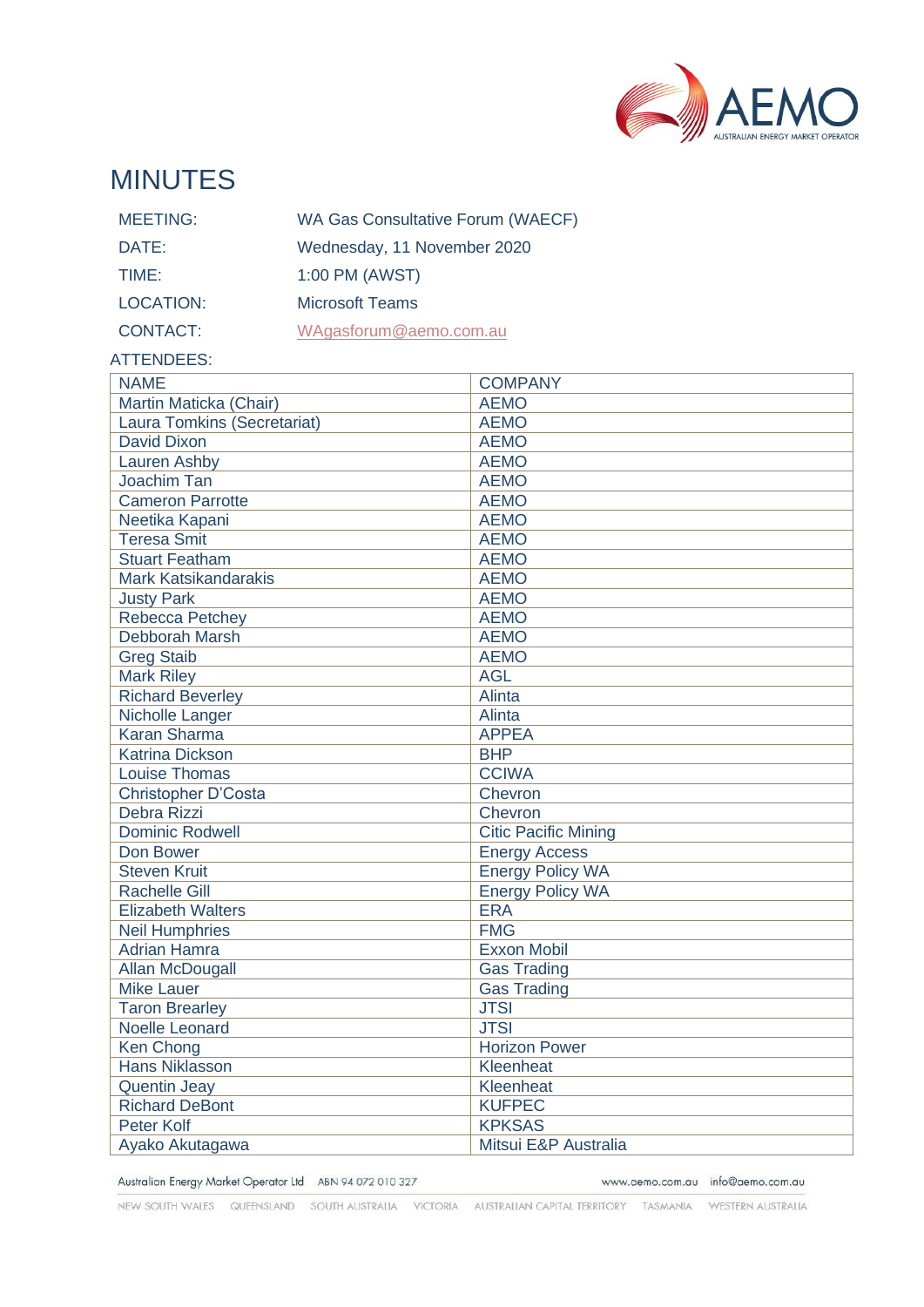

| Sanja Kolonic          | Mitsui E&P Australia  |
|------------------------|-----------------------|
| <b>Stephen Eliot</b>   | <b>RCPWA</b>          |
| <b>Leah Kisiel</b>     | <b>Santos</b>         |
| Wendy Ng               | Shell                 |
| <b>Colby Hauser</b>    | <b>Strike Energy</b>  |
| David Cullam           | <b>Strike Energy</b>  |
| Pete Ryan              | <b>Strike Energy</b>  |
| <b>Carole Clare</b>    | Synergy               |
| Jenny O'Donoghue       | Synergy               |
| <b>Mark Chambers</b>   | Synergy               |
| David Low              | <b>Verisk</b>         |
| <b>Cathy McKeagney</b> | <b>Warrego Energy</b> |
| Daniel Teh             | Woodside              |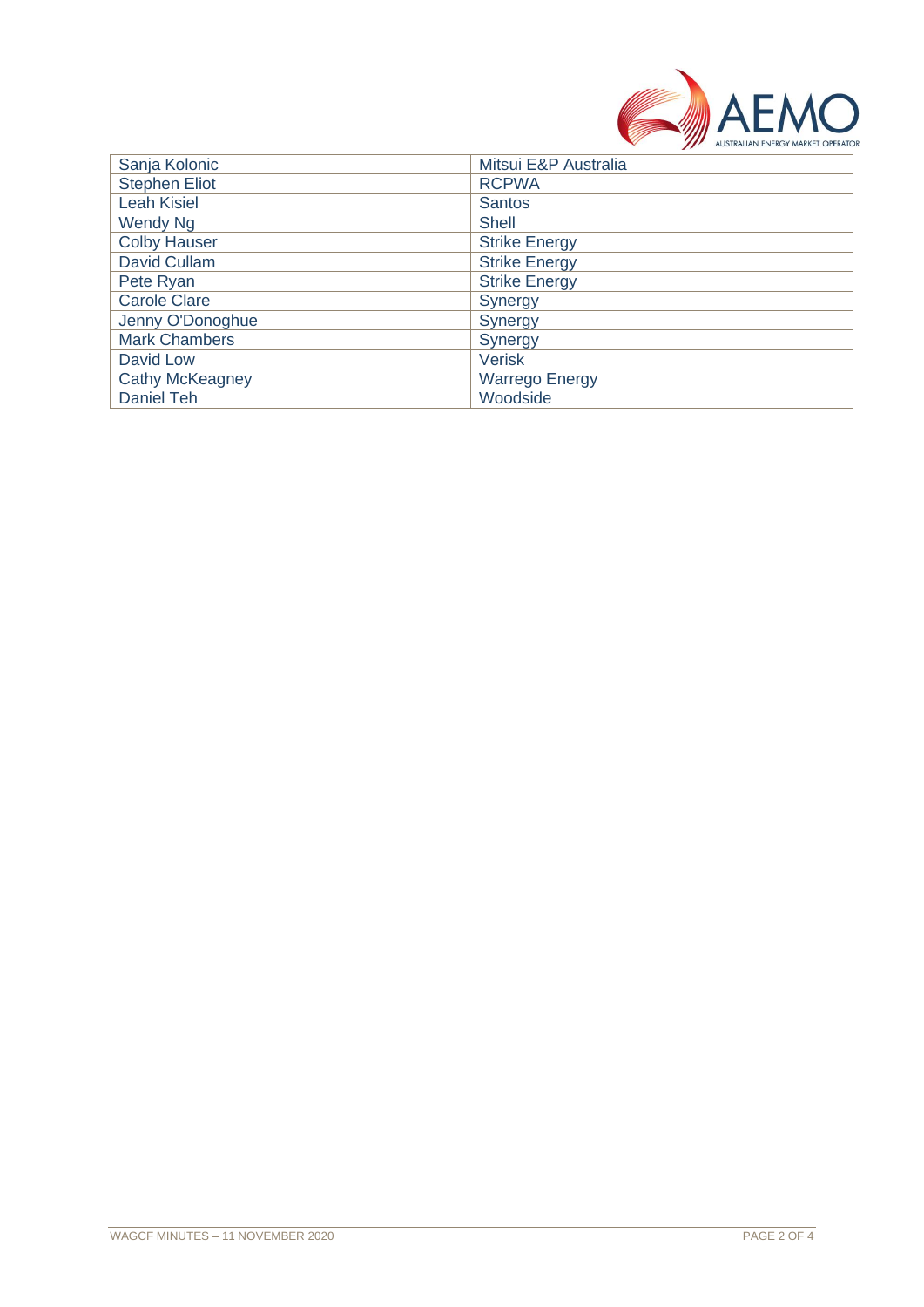

#### **1. Welcome and Previous meeting minutes**

Martin Maticka (AEMO) opened the meeting at 1:05 pm, welcomed attendees to WAGCF No.16.

The minutes from the previous WAGCF (22 July 2020) were endorsed. AEMO to publish the minutes as final on the website (Action Item 1.1).

#### **2. GSI Zones Review**

David Dixon (AEMO) presented a summary of the [2020 GBB \(WA\) Zones Review](https://www.aemo.com.au/consultations/current-and-closed-consultations/2020-gbb-wa-zones-review) report published on 11 November 2020, explaining the background of the review, the analysis conducted from the review, key finds and recommendations, and the next steps.

### **3. 2020 WEM Gas Statement of Opportunities (GSOO) Draft Forecasts and Key Findings**

Rebecca Petchey and Debborah Marsh (AEMO) provided a development update on the 2020 WA GSOO, discussing:

- Preliminary key findings
- Gas demand forecast methodology, assumptions and draft forecasts
- Potential gas supply forecast methodology, assumptions and draft forecasts
- Preliminary draft supply demand balance and;
- Next steps

Key topics raised by stakeholders during this section included:

Mark Riley (AGL): Are the different consumption drivers listed / compared to east coast

• AEMO: The demand methodology paper would list the different consumption drivers. The composition of WA's gas consumption is very different to the east coast. Most of WA's consumption is in the mining and minerals processing sectors, with residential/small commercial accounting for only around 3.5% of domestic gas demand. While the drivers for that sector are similar to the east coast (e.g. weather effects, customer numbers), the drivers for the mining and minerals processing sectors depend largely on global commodity markets. The commodity forecasts that are an input into the consumption forecasts and, the economic forecasts are also published on AEMO's website.

Richard Beverley (Alinta): What is the reduction in gas usage (in TJ/d) for gas fired generation as a result of the increase in large scale renewable projects?

• AEMO: The decline is about 35 TJ/day for SWIS GPG between 2020 and 2021

Dominic Rodwell (Citic Pacific Mining): With the recent house construction data coming to light 75,000 new houses approved for construction) has the impact of gas consumption of new dwellings been included for the 5-year period?

• The impact of housing growth is included in the residential consumption forecast. Housing stock forecasts are considered as an input into the residential gas consumption model with our housing stock model projecting between 49,000 and 102,000 new houses in WA over the next 5 years across the scenarios.

Quentin Jeay (Kleenheat): Has a carbon pricing scheme been somehow included in the modelling as it would surely impact the gas market?

• AEMO: Not explicitly.